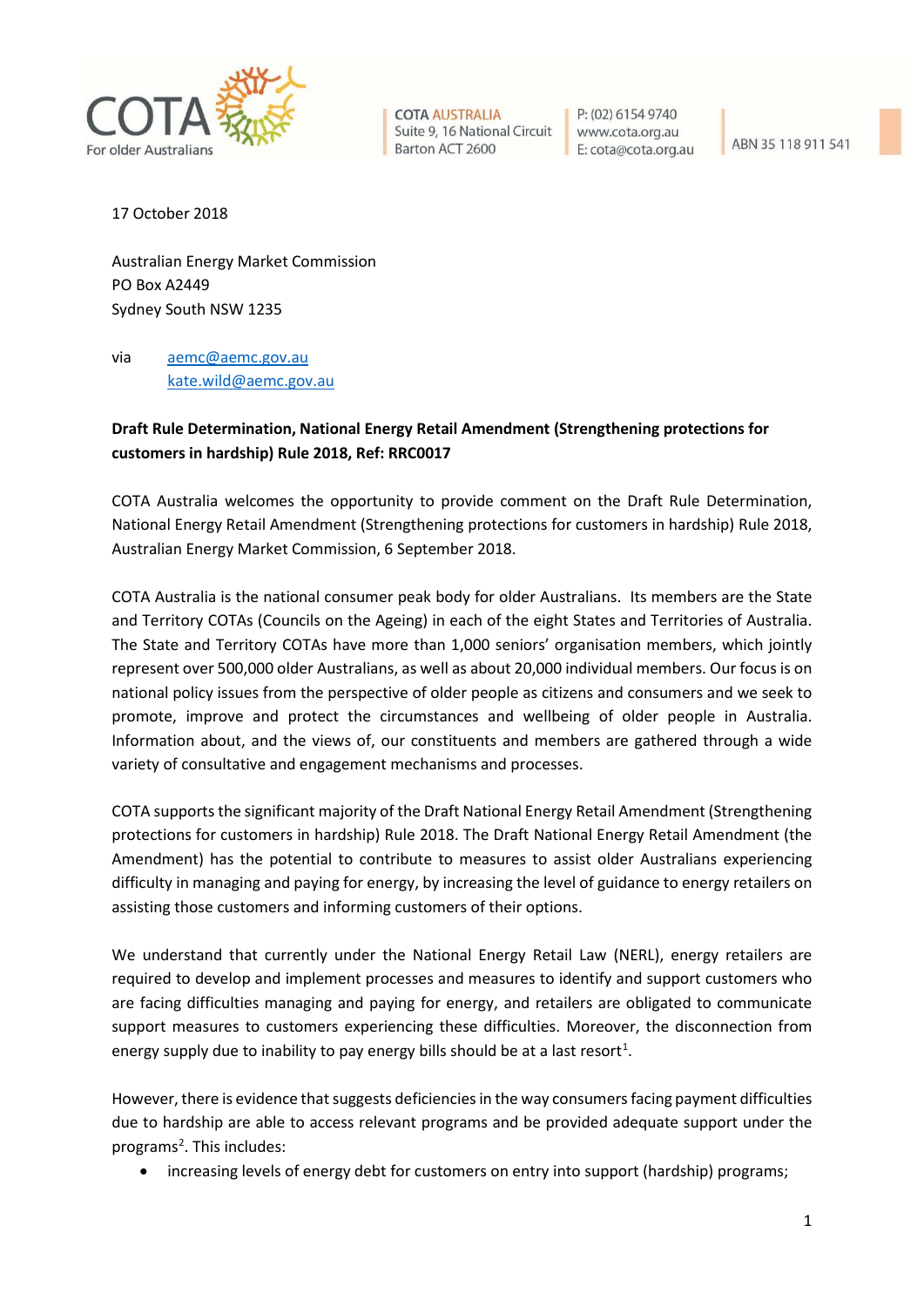- higher levels of debt for customers not receiving support assistance;
- lower levels of customers receiving support assistance;
- fewer customers completing support programs by paying off arears, and
- $\bullet$  an overall increase in electricity disconnections<sup>[3](#page-3-2)</sup>.

Moreover, a review by the Australian Energy Regulator (AER) identified no corresponding increase in customers on support (hardship) programs correlating with higher energy prices, and some energy retailers unable to explain how they implement their hardship policies<sup>[4](#page-3-3)</sup>.

COTA A's view is that the Amendment has potential to help address the very concerning issues above, by ensuring that Hardship Guidelines are developed by the AER with greater information and detail (than in the NERL), and that these would inform energy retailers on how to comply with the law regarding supporting customers who are facing difficulty in managing and meeting energy bills. The Guidelines would be mandated as minimum requirements for energy retailers to meet. Furthermore, the Guidelines would assist consumers to understand the minimum requirements energy retailers need to deliver under law in identifying and supporting them should they experience difficulty managing energy and paying bills.

COTA A supports the Amendment's requirement that retailers with an existing customer hardship policy would need to implement a hardship policy that is compliant with the Guidelines, within a two months period following approval of the policy by the AER. COTA considers that new retailers should also be required to implement their compliant hardship policy within a specified period, potentially within two months, after their policy has been approved by the AER. Currently the Amendment infers that new retailers would need to implement their compliant hardship policy in a timeframe of "as soon as practical" after approved of the policy by the AER. We suggest that the absence of a specific timeframe for new retailers may, in some cases, lead to long periods before policy implementation, thereby placing customers who are facing difficulty managing energy usage and bills at risk of not receiving adequate support.

COTA A is aware that a number of processes would be required for the AER to develop the Hardship Guidelines and for retailers to implement measures that, at a minimum, meet those guidelines. However, the currently proposed timeframe for full implementation of the Guidelines by retailers is no later than October 2019. This would be a long period for those customers experiencing difficulties managing energy consumption and paying energy bills to receive potentially a lower standard of support or no support in some case. Most older people are on fixed incomes, with often less ability than the broader Australian adult population to meet increased energy costs. Older people often try to manage such cost through inadequate levels of heating, cooling, hot water and cooking, which can lead to significant health issues. Severe difficulties in meeting energy costs may in some cases result in homelessness. COTA therefore urges retailers to implement improved measures where possible to assist customers now, and during the lead-up to the full implementation of the Guidelines.

COTA A supports the intention that the new rule in the Amendment, which would require retailers to provide hardship policies initially or following amendment of the Hardship Guidelines by the AER, should be made a civil penalty provision. This would be consistent with a number of existing provisions under the Customer hardship section (Division 6) in the NERL which have civil penalty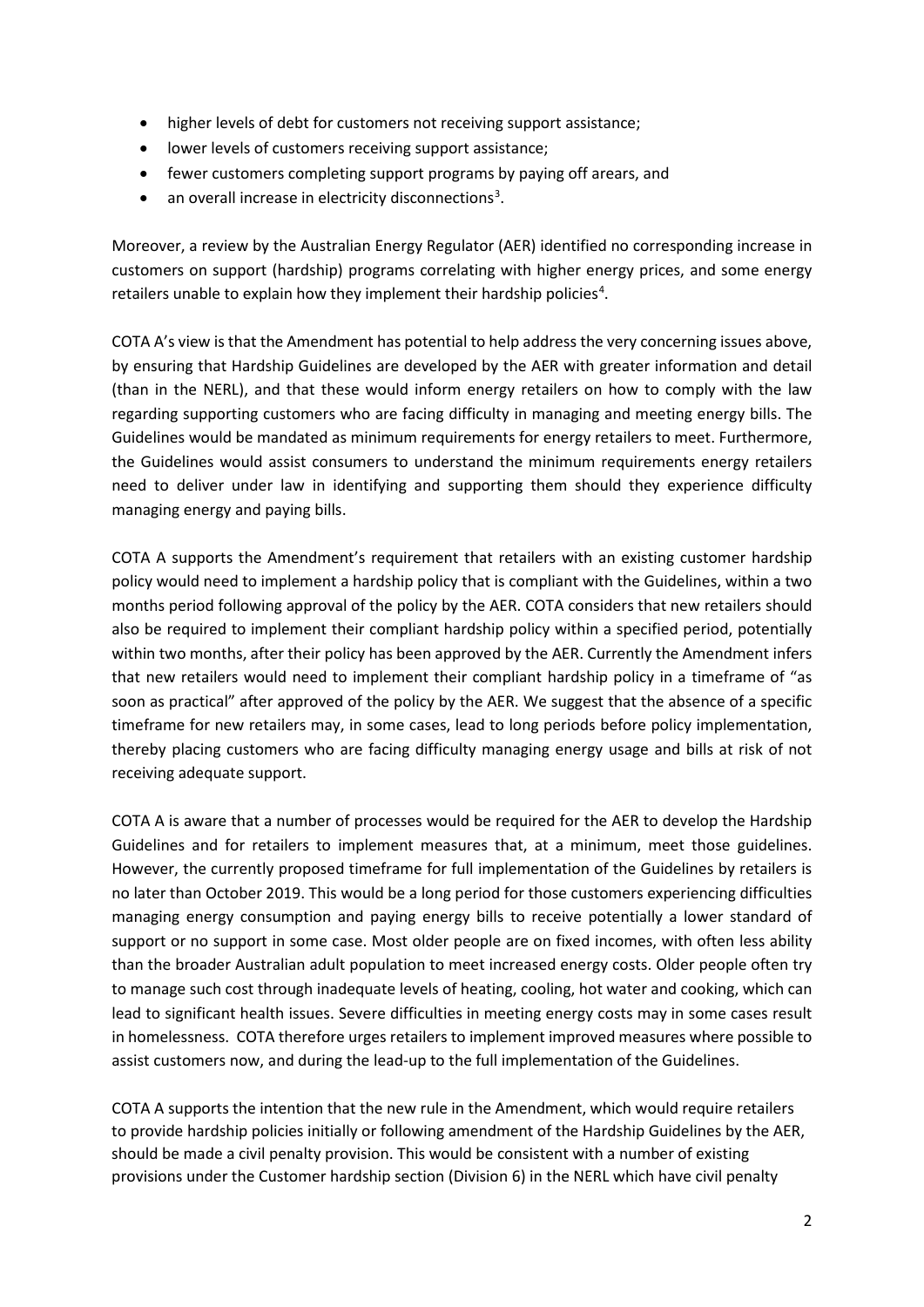provisions. Furthermore, a civil penalty provision has potential to highlight the importance of the new rule to retailers and consumers, and to assist with enforcement should it be required. While COTA A views the Amendment as a worthwhile and important step forward, we suggest that the additional steps of:

- developing the written content of the Hardship Guidelines;
- reporting provided by retailers regarding implementation;
- monitoring scope and frequency undertaken by the AER; and
- enforcement where retailers have not met the minimum requirements,

would be very important to ensure adequate and consistent support for customers experiencing energy management and payment difficulty. We therefore suggest that stakeholders, retailers and customers continue to be engaged and consulted regarding these additional steps to contribute to the robustness of the process. It is encouraging to see an indication from the AER that there would be consultation with stakeholder, and consumer research, in the development of the Hardship Guidelines<sup>[5](#page-3-4)</sup>.

COTA A is aware that changing terms such as Customer Hardship and Hardship Programs in the NERL and the Amendment would likely be problematic. However, we suggest that words such as "hardship" in the description of support and assistance measures may lead to a social stigma and be a contributing factor to the reported low participation rate of people in the measures and programs. Customers may hold off utilising support programs which are described this way, instead of seeking out and engaging early with the programs to the overall benefit of the customer and the energy retailer. We therefore urge retailers and government to consider describing support measures and programs in a way that would help reduce barriers to entry when communicating with customers, avoiding the word "hardship".

We appreciate your consideration of our input to the Draft National Energy Amendment. Should you have further enquiries regarding this matter please do contact to COTA Australia on (02) 6154 9740 or cota@cota.org.au.

Yours sincerely,

Ian Yates AM **Chief Executive**

**Prepared by:** Ian Laidlaw, Policy Manager [ilaidlaw@cota.org.au](mailto:ilaidlaw@cota.org.au) 02 6154 9743